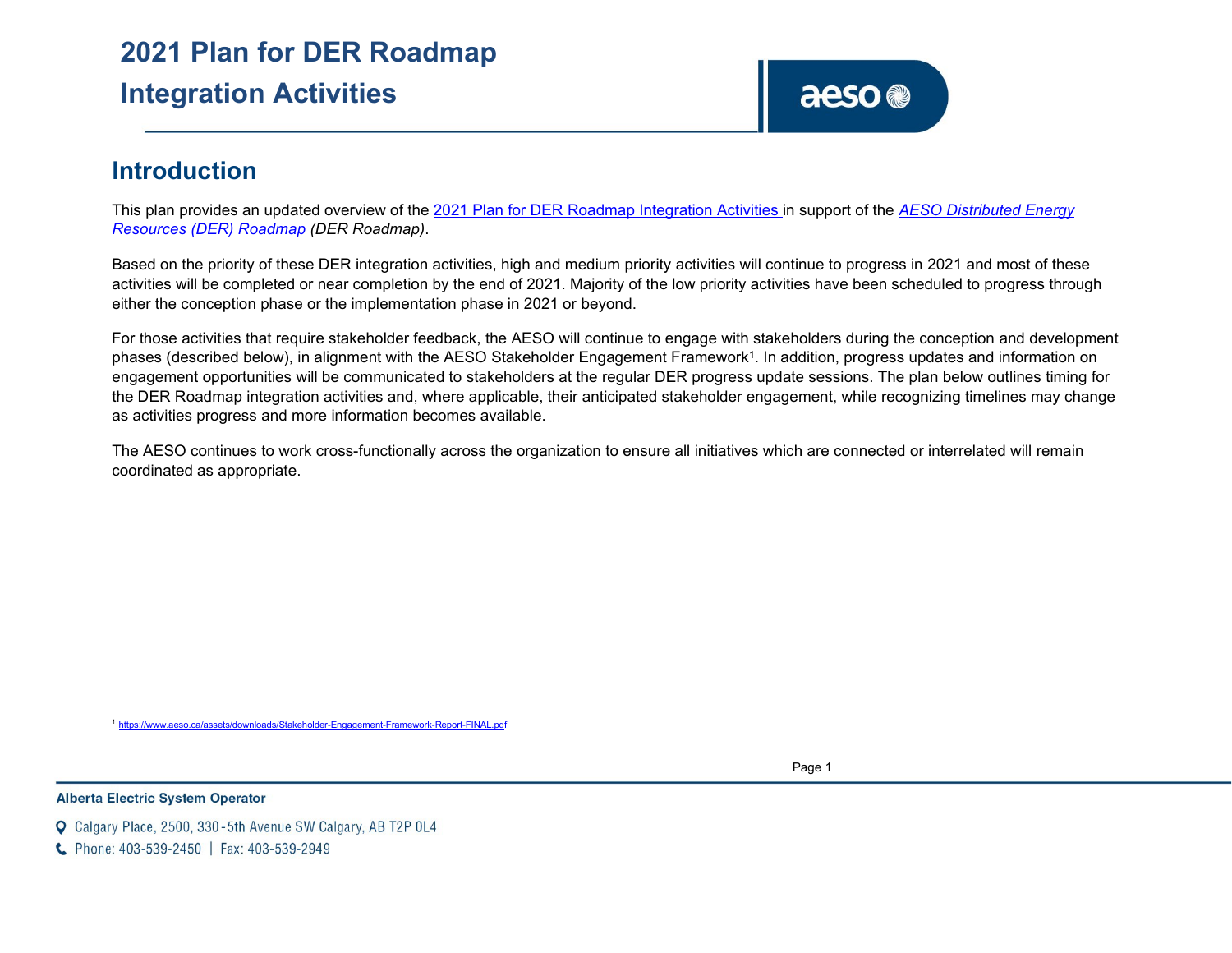# **2021 Plan for DER Roadmap Integration activities**

# **DER integration process**

The following provides a description of the DER integration process:

# *Analysis (A)*

In the analysis phase, the AESO identifies issues resulting from internal analysis, stakeholder feedback, government policy or market design review. This phase is an internal phase for the AESO and there may be initiatives that have not yet progressed to the point of requiring stakeholder input. Such initiatives may not appear on the plan and may be added once initial analysis has been completed or an engagement decision has been reached. In this phase, the AESO may research and define the issue, analyze the implemented solution in other jurisdictions, perform analytics, and seek out expert opinions to determine whether to move forward to the next phase.

# *Conception (C)*

During the conception phase, the AESO will formalize the issue and conduct an options analysis. Input for the options analysis may be gathered through stakeholder engagement, and/or third-party studies. The AESO may develop recommendations and determine necessary stakeholder engagement.

# *Development (D)*

During the development phase, the AESO works with stakeholders to create proposed Independent System Operator (ISO) rules or changes to ISO rules. The proposed drafts are released to stakeholders for comment and those comments are considered in the development of a proposed ISO rule or Authoritative Documents (AD).

# *Regulatory (R)*

The regulatory phase begins with filing an application for approval of a proposed ISO rule with the Alberta Utilities Commission (AUC) and typically concludes with the issuance of a decision on the application. It may also extend beyond an AUC decision if compliance filings or review and variance applications need to be addressed.

# *Implementation (I)*

The implementation phase includes changes to information technology, business processes, and training and ISO rules. The longest implementation timeline would be for the new ISO rules.

Page 2 Public

**Alberta Electric System Operator** 

C Calgary Place, 2500, 330-5th Avenue SW Calgary, AB T2P 0L4 C Phone: 403-539-2450 | Fax: 403-539-2949

www.aeso.ca **W** @theaeso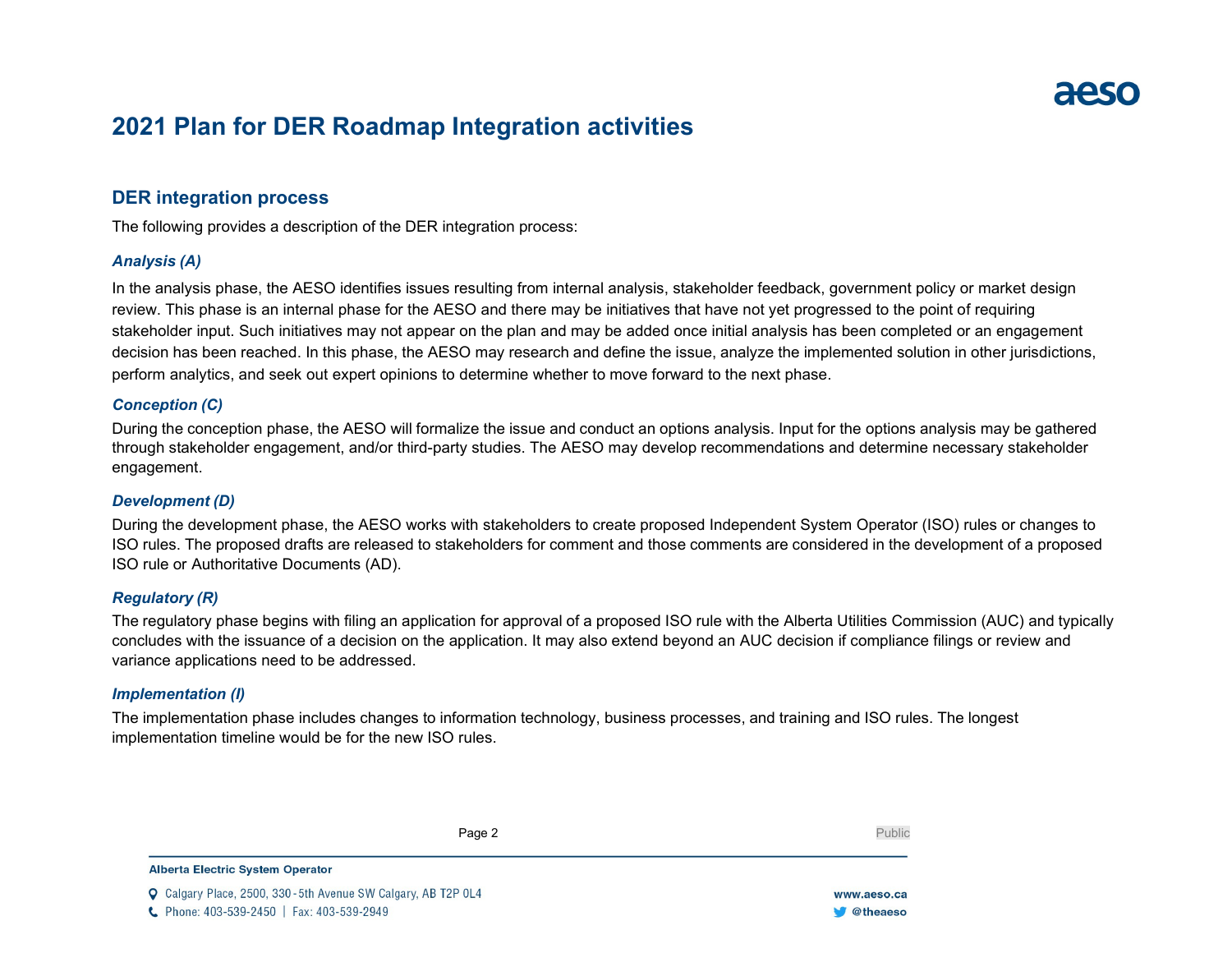

# *Engagement (E)*

The engagement phase may include a range of stakeholder engagement approaches - with the purpose to inform or to collaborate - depending on the topic and issue being considered and the outcomes being sought.

The approach taken and the extent of activity for each phase will be dependent on each DER Roadmap Integration Activity. For example, not all activities will result in new proposed ISO rules or changes to an ISO rule, therefore these activities will not go through Development and Regulatory phases prior to entering the Implementation phase.

Page 3 Public

#### **Alberta Electric System Operator**

Q Calgary Place, 2500, 330-5th Avenue SW Calgary, AB T2P 0L4 C Phone: 403-539-2450 | Fax: 403-539-2949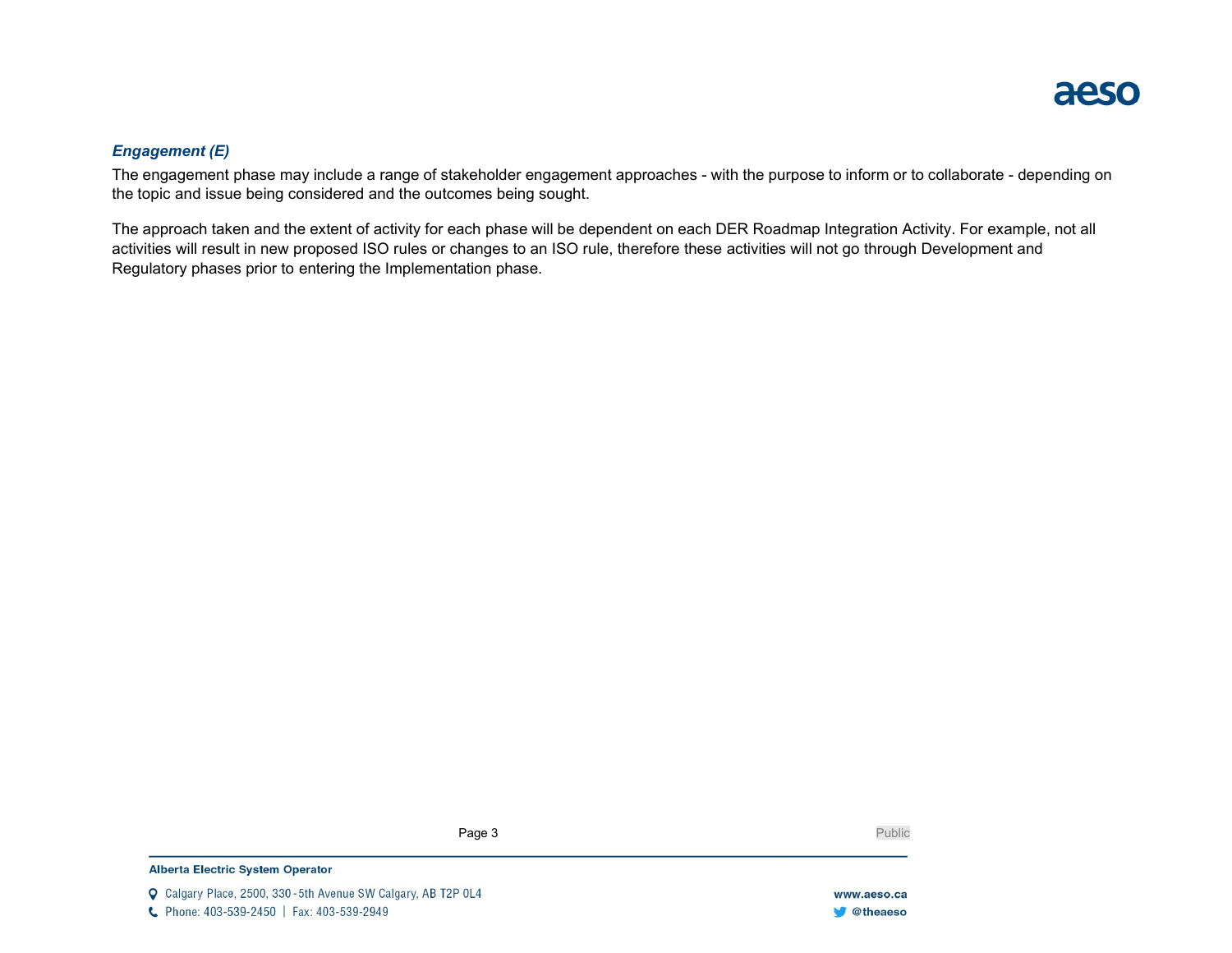# aeso

| <b>Classification</b>                   | <b>DER Roadmap Integration Activities</b>                                                                                         | <b>Priority</b><br><b>Rank</b> | 2021 Q1                                                                                                                 |    |     | 2021 Q2                 |   |   | 2021 Q3 |   |   | 2021 Q4        |    |   |
|-----------------------------------------|-----------------------------------------------------------------------------------------------------------------------------------|--------------------------------|-------------------------------------------------------------------------------------------------------------------------|----|-----|-------------------------|---|---|---------|---|---|----------------|----|---|
|                                         |                                                                                                                                   |                                | J                                                                                                                       | F  | $M$ | $\overline{\mathsf{A}}$ | M | J | J       | A | S | $\overline{O}$ | Ñ  | D |
| <b>Stakeholder</b><br><b>Engagement</b> | <b>DER Progress Updates</b><br>Share progress on activities, other interrelated<br>initiatives and address stakeholder questions. |                                |                                                                                                                         | Е. |     |                         | Е |   |         | E |   |                | E. |   |
|                                         | <b>Data</b>                                                                                                                       |                                |                                                                                                                         |    |     |                         |   |   |         |   |   |                |    |   |
|                                         | Develop a platform to receive standardized DER static<br>data                                                                     | M                              | $\mathbf c$                                                                                                             |    |     |                         |   |   |         |   |   |                |    |   |
|                                         | Assess and implement minimum SCADA data trigger<br>level                                                                          | H                              |                                                                                                                         |    |     |                         |   |   |         |   |   |                |    |   |
|                                         | <b>Forecasting</b>                                                                                                                |                                |                                                                                                                         |    |     |                         |   |   |         |   |   |                |    |   |
|                                         | Forecast DER by technology type                                                                                                   | H                              | C                                                                                                                       |    |     |                         |   |   |         |   |   |                |    |   |
|                                         | Forecast DER gross generation and gross load<br>separately (AESO internal activity)                                               |                                | C                                                                                                                       |    |     |                         |   |   |         |   |   |                |    |   |
| <b>Reliability</b>                      | Geographical forecast of DER sizes at the POD level<br>(AESO internal activity)                                                   | L                              | Scheduled for 2023                                                                                                      |    |     |                         |   |   |         |   |   |                |    |   |
|                                         | Near term/real time forecast to incorporate<br>meteorological data into DER and variable generation<br>(AESO internal activity)   | M                              |                                                                                                                         |    |     |                         |   |   |         |   |   |                |    |   |
|                                         | Enhance AESO forecasting processes and<br>incorporate DFO DER forecast information where<br>appropriate                           | M                              | Complete                                                                                                                |    |     |                         |   |   |         |   |   |                |    |   |
|                                         | End-to-end forecasting process review from LTO to<br>real time (AESO internal activity)                                           | M                              | Complete                                                                                                                |    |     |                         |   |   |         |   |   |                |    |   |
|                                         | <b>Modelling</b>                                                                                                                  |                                |                                                                                                                         |    |     |                         |   |   |         |   |   |                |    |   |
|                                         | Energy storage model                                                                                                              | H                              | Progress will be aligned with AESO Energy Storage Roadmap Schedule<br>- see Phase 2 Long-term Implementation activities |    |     |                         |   |   |         |   |   |                |    |   |

Page 4 Public

Alberta Electric System Operator

Q Calgary Place, 2500, 330-5th Avenue SW Calgary, AB T2P 0L4

C Phone: 403-539-2450 | Fax: 403-539-2949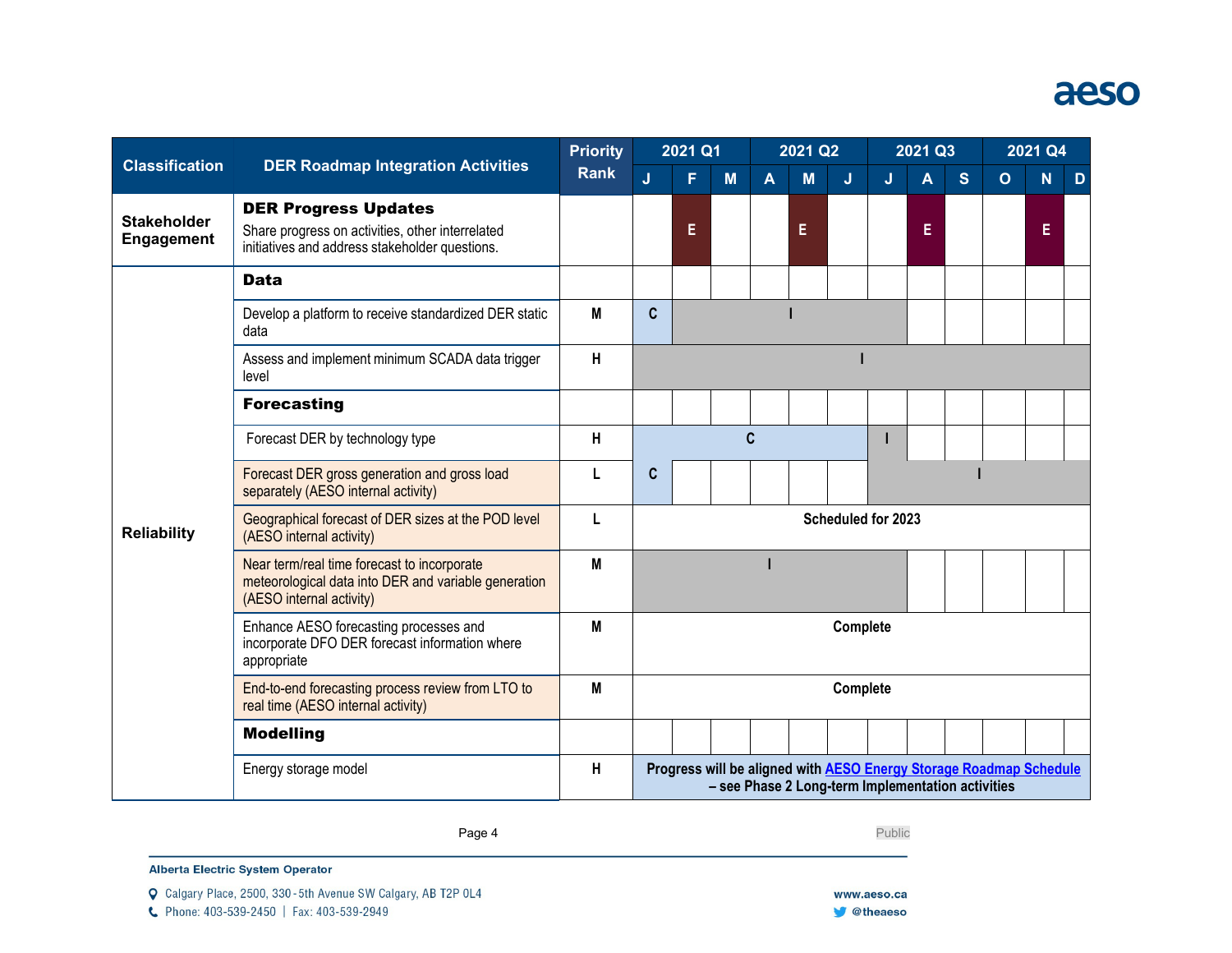# aeso

| Incorporate DFO advancement in real time DER<br>modelling                                                                         | L | Complete     |          |          |   |             |  |  |  |  |
|-----------------------------------------------------------------------------------------------------------------------------------|---|--------------|----------|----------|---|-------------|--|--|--|--|
| DER model directly connected at 25 kV bus                                                                                         | H |              |          |          |   |             |  |  |  |  |
| Assess feeder impedance to be included into DER<br>models                                                                         | H |              |          |          |   |             |  |  |  |  |
| <b>Connection Process</b>                                                                                                         |   |              |          |          |   |             |  |  |  |  |
| Review and update the AESO BTF Process -<br>Complete                                                                              | H |              |          | Complete |   |             |  |  |  |  |
| <b>Coordinated Planning</b>                                                                                                       |   |              |          |          |   |             |  |  |  |  |
| Enhance Transmission planning process in<br>coordination with Transmission/Distribution (Tx/Dx)<br>coordinated planning framework | H | $\mathbf{C}$ |          |          |   |             |  |  |  |  |
| <b>Coordinated Operation</b>                                                                                                      |   |              |          |          |   |             |  |  |  |  |
| Incorporate DER into net demand forecasting process<br>(AESO internal activity)                                                   | H |              |          |          |   |             |  |  |  |  |
| Enhance real-time operator's supply/demand<br>requirements and displays (AESO internal activity)                                  | M |              |          |          |   | $\mathbf c$ |  |  |  |  |
| Determine DER Trigger on Significant Outage<br>Coordination                                                                       | Н | A            |          |          | C |             |  |  |  |  |
| <b>Technical Interconnection</b><br><b>Requirement</b>                                                                            |   |              |          |          |   |             |  |  |  |  |
| Voltage and frequency ride-through requirement                                                                                    | н | $\mathbf{C}$ |          |          |   |             |  |  |  |  |
| UFLS program                                                                                                                      | L |              | Complete |          |   |             |  |  |  |  |
| Transmission protection and control coordination                                                                                  | M | C            |          |          |   |             |  |  |  |  |
| Islanding and anti-islanding coordination                                                                                         | M | C            |          |          |   |             |  |  |  |  |

Page 5 Public

Alberta Electric System Operator

C Phone: 403-539-2450 | Fax: 403-539-2949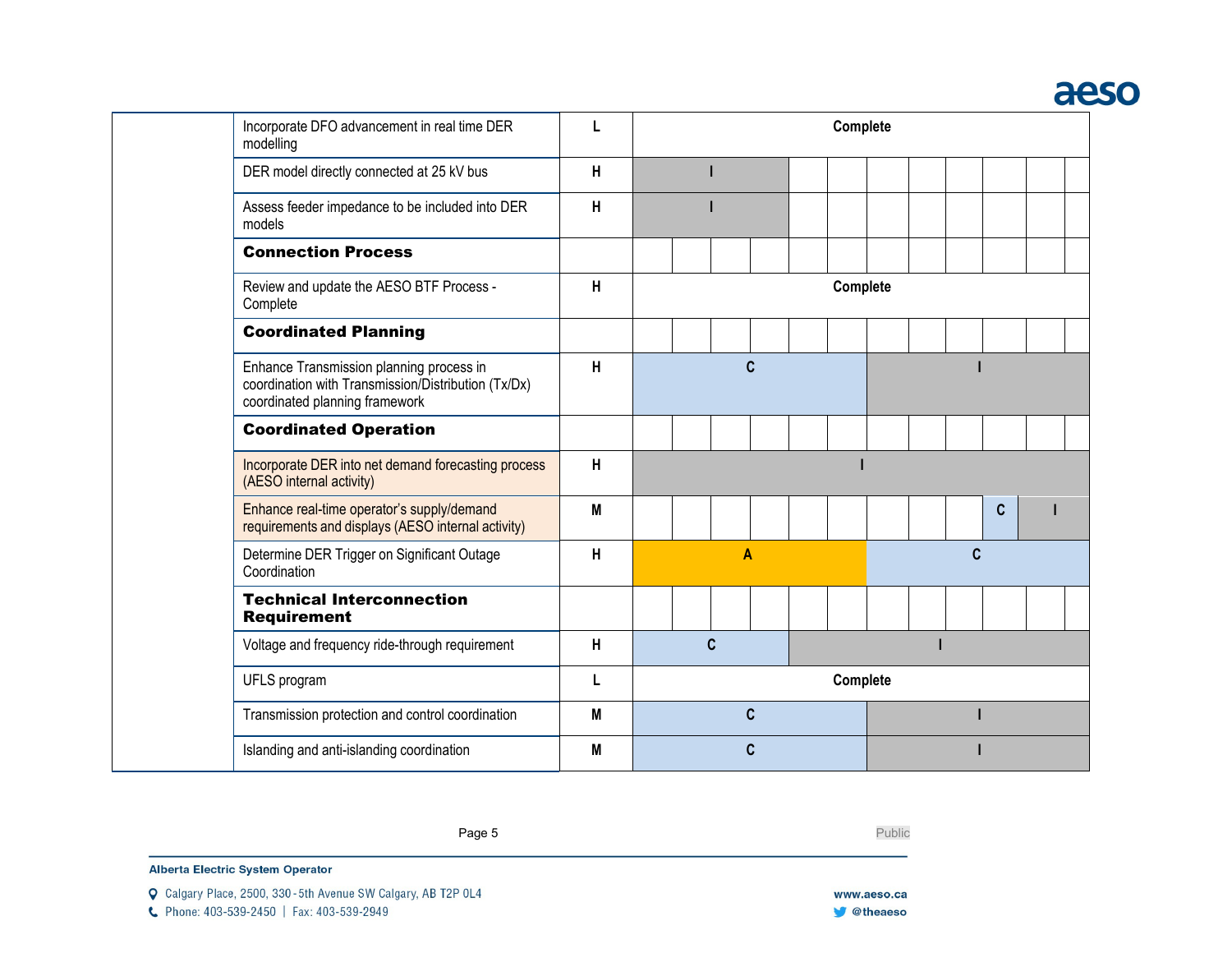# aeso

|                                    | Restoration coordination                                                                                                                          |   |                                                                       |  |  |                                                               |  |  |
|------------------------------------|---------------------------------------------------------------------------------------------------------------------------------------------------|---|-----------------------------------------------------------------------|--|--|---------------------------------------------------------------|--|--|
|                                    | Commissioning and testing requirements                                                                                                            |   |                                                                       |  |  |                                                               |  |  |
|                                    | Cybersecurity requirements                                                                                                                        |   |                                                                       |  |  |                                                               |  |  |
| <b>Market</b><br><b>Efficiency</b> | <b>Market Participation and</b><br><b>Aggregation</b><br>Evaluate and assess options that encourage DER<br>market participation                   | M | Progress will be aligned with AESO Market Related Initiative Timeline |  |  |                                                               |  |  |
| <b>Tariff</b>                      | <b>Tariff</b><br>Evolve tariff framework that drives effective long-term<br>price signals that encourage efficient use of the Tx<br>and Dx system | M |                                                                       |  |  | Progress will be aligned with Bulk and Regional Tariff Design |  |  |

DER Roadmap Implementation Phases: Analysis (A), Conception (C), Development (D), Regulatory (R) Implementation (I), Engagement (E)

DER Roadmap Priority Rank: H= High Priority, M= Medium Priority, L= Low Priority

The completed phases and planned phases outside of this 12 month period are not shown.

Page 6 Public

**Alberta Electric System Operator**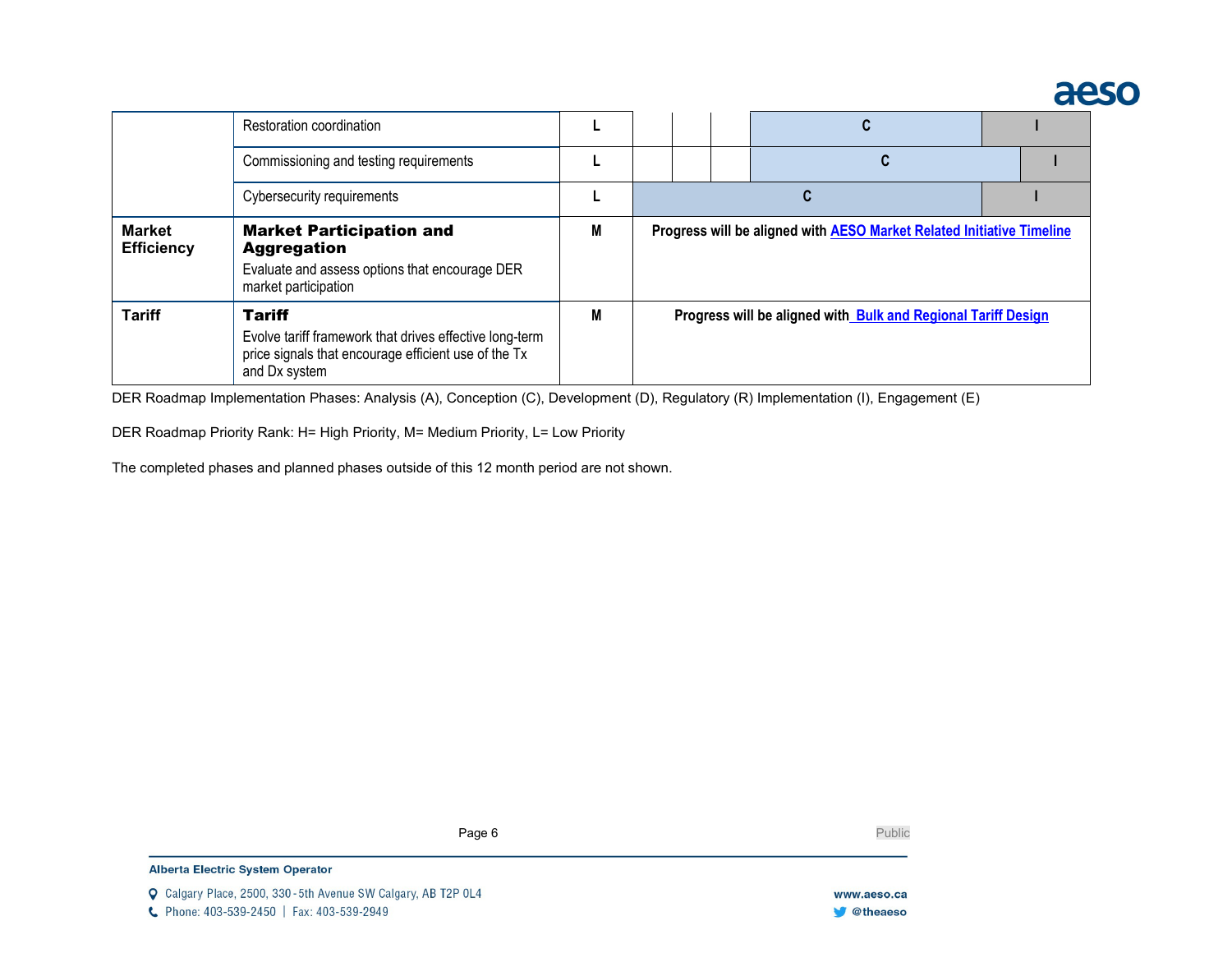

# **DER Roadmap Integration activities**

As activities are completed, they will be marked "complete" in the above schedule. After being posted, the next update will have all completed line items in the above schedule deleted. These completed activities will continue to undergo periodic monitoring and trigger-point assessment reviews twice a year to determine the next level of risk management to be implemented in support of the continued growth of DER volumes and spread.

### *1. Stakeholder engagement*

#### *a. DER progress update*

At quarterly intervals, the AESO will share progress on the DER Roadmap integration activities, provide an update on interrelated initiatives, as well as address stakeholder questions.

### *2. Reliability*

Following are reliability-related DER Roadmap integration activities that the AESO is progressing to ensure continued reliability of the AIES, the pace of which is driven by areas experiencing increasing DER growth.

#### *a. Data*

Accurate knowledge of DER volumes, locations, resource types, and site characteristics is critical to reliably integrate higher volumes of DER into the AIES.

**Static Data (DER less than 5 MW)** - The AESO, working with the distribution facility owners (DFOs), has standardized the static data submissions for DER and is now working on developing a data portal to receive this data from DFOs. This ensures efficient access to up to date DER information by different functional groups within AESO to support planning and operation duties.

**SCADA Data (DER less than 5 MW) –** The AESO presently does not receive SCADA data for DER smaller than 5 MW. Expanding the AESO Control Centre's real time visibility of DER smaller than 5 MW was explored by the AESO with DFOs. The conclusion of the discussion is that the AESO will continue to maintain 5MW minimum SCADA data trigger. For DER less than 5 MW, the AESO will leverage existing SCADA data from DFOs and will start implementation phase of this work by establishing connectivity with DFOs to enable SCADA data exchange for DER less than 5 MW in 2021.

### *b. Forecasting*

Increased knowledge of DER data will enhance the AESO's forecasting processes, from long term to real time. In addition, these forecasting processes will be enhanced to explicitly forecast DER growth and penetration.

Page 7 Public

**Alberta Electric System Operator** 

C Calgary Place, 2500, 330-5th Avenue SW Calgary, AB T2P 0L4 C Phone: 403-539-2450 | Fax: 403-539-2949

www.aeso.ca **W** @theaeso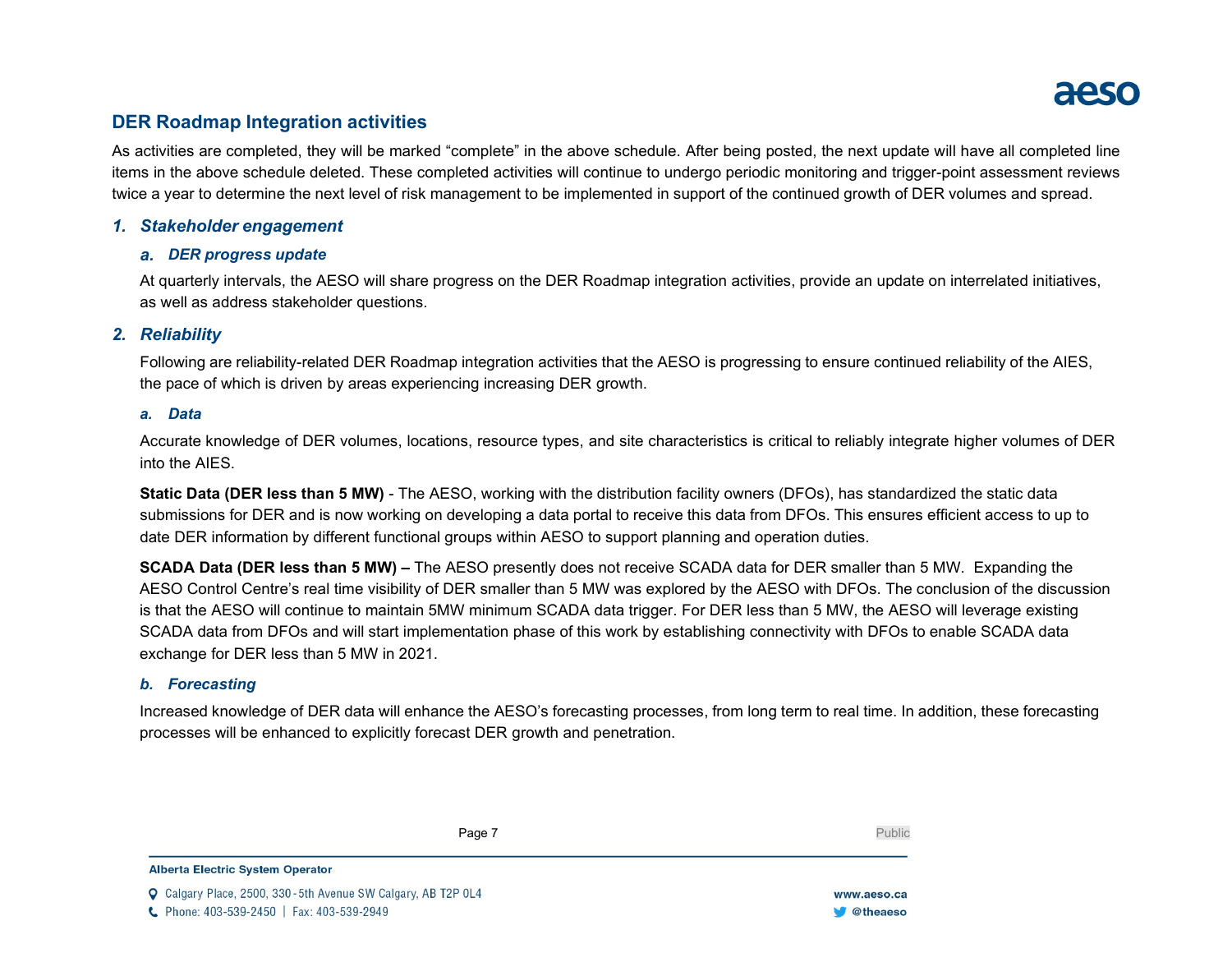# aesd

**DER Forecasting by Technology** –The AESO's forecast will include DER by technology such as solar, wind, gas and energy storage to ensure DERs are explicit in the forecast. This will be reflected in the upcoming AESO 2021 Long-term Outlook (LTO). Stakeholder feedback on the DER forecast will continue to be obtained via on-going LTO stakeholder engagement process.

**Forecast of DER gross generation and gross load separately and incorporate hourly variability** – In the AESO's current near-term/real time forecast (which supports AESO's real time operation), DER smaller than 5 MW is embedded as part of the net load forecast (i.e., gross load minus DER generation). The AESO plans to establish a process to estimate gross load and gross generation of DER less than 5 MW for solar to understand the impact on the AESO's net load forecast. Based on the current DER penetration for DER less than 5 MW, this work will add marginal benefit to understanding net load variability; therefore, it is ranked as a low priority and the implementation of this activity will start in late 2021.

**Geographical forecast of DER sizes at the POD level** – For DER less than 5 MW, the AESO plans to establish a process to forecast rooftop solar at the point-of-delivery (POD) level for the near-term/real time forecast. In 2021, the AESO is implementing new planning area-level forecasting with embedded DER generation that will increase the accuracy of operations processes. Further enhancement down to the POD level will provide marginal benefit while requiring capital and significant resource to implement. Hence this is evaluated as a low priority activity and it will be re-evaluated in 2023.

**Near-term/real-time forecast to incorporate meteorological data into DER and variable generation** - The AESO is enhancing near/real forecast by incorporating meteorological data into modelling conducted for DER smaller than 5 MW and variable generation. The activity is targeting implementation by July 2021.

**Enhance AESO forecasting processes and incorporate DFO DER forecast information where appropriate** – In 2020, the AESO engaged DFOs and found that some of the DFOs generate high level DER forecast; however, none of the DFOs have an established methodology for DER forecasting at present till they see higher DER penetration. Going forward, the AESO will continue to engage DFOs on an annual basis and gather available DER forecasting information to enhance AESO's DER forecasting.

**End-to-end forecasting process review from LTO to real time** – The AESO has completed review of incorporating DER into the AESO's end-to-end forecasting process.

# *c. Modelling:*

DER models need to be adequately captured in AESO's power system models, which will be used in numerous planning and operating processes that support the reliability of the AIES.

**Energy storage model** – DER Energy storage resources (ESRs) need to be modelled in AESO's Central Power System (CPS) and real-time Energy Management System (EMS) to support various AESO planning and operation functions. In 2020, CPS and EMS energy storage modelling work, which covers both transmission connected and distributed connected energy storage, was completed. The EMS energy

Page 8 Public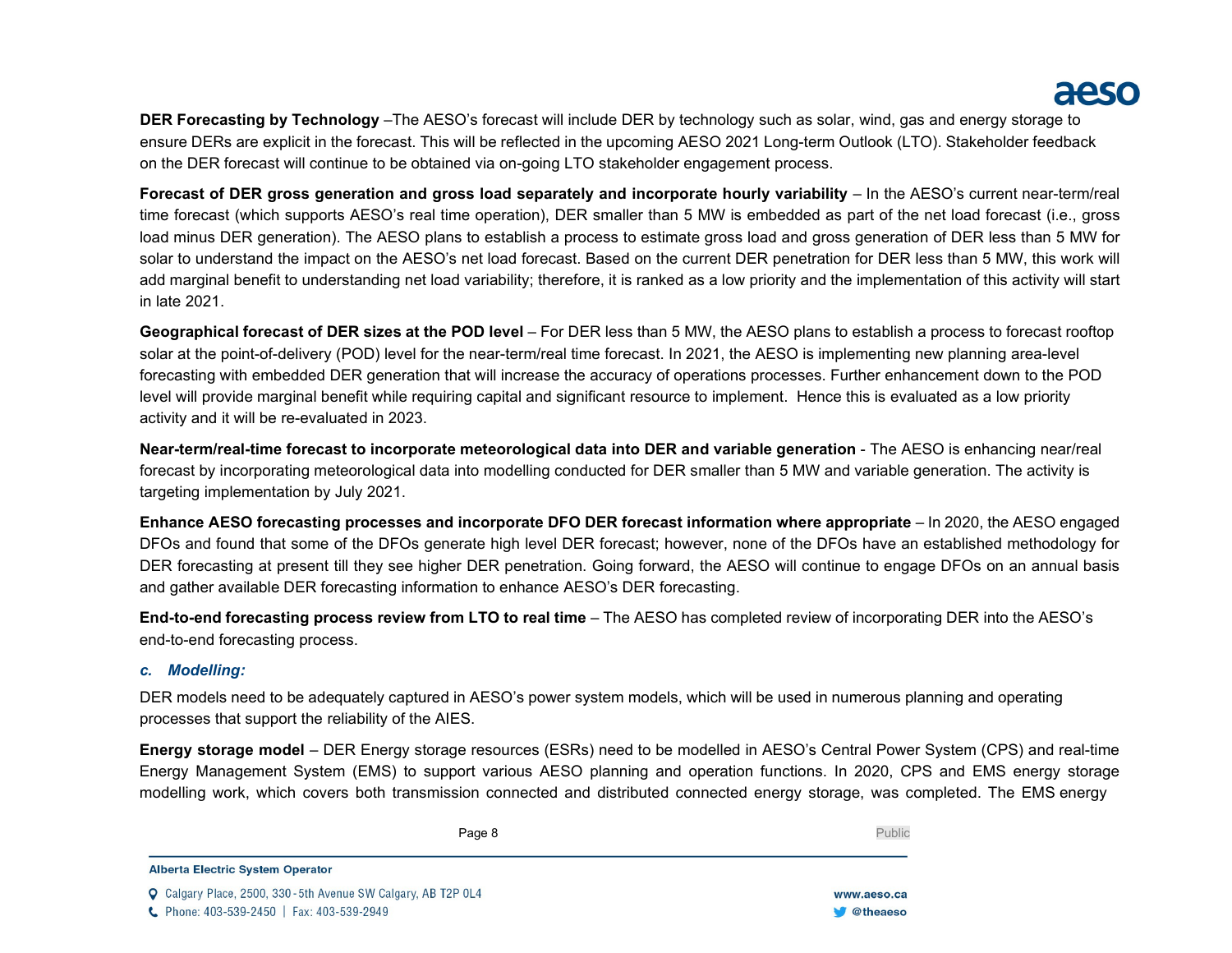storage model will be enhanced when the EMS will be upgraded in the near future. The details of the DER Energy Storage model is covered in the Energy Storage Initiative and its scope and timeline will be aligned with appropriate Energy Storage model activity in the [Energy Storage](https://www.aeso.ca/assets/Uploads/July-2020-ES-progress-update-FINAL-18-002-SCHEDULE-PDF4.pdf) [Roadmap.](https://www.aeso.ca/assets/Uploads/July-2020-ES-progress-update-FINAL-18-002-SCHEDULE-PDF4.pdf)

**Incorporate DFO advancement in real time DER modelling** – In 2020, the AESO engaged DFOs and found that the DFOs do not have realtime models. The AESO will continue to engage DFOs on a regular basis to leverage DFO real time DER modelling capability.

**DER power system models directly connected at 25 kV bus** - For models of DER to be used in the AESO Central Power System (CPS) model, the AESO has recommended a simplified process for selecting DER models larger than five MW by providing generic typical models per DER technology in the AESO Information Document #2010-001R, *Facility Modelling Data* (ID #2010-001R), which relates to Section 304.6 of the ISO rules, *Unplanned Transmission Facility Limit Changes* and Section 502.15 of the ISO rules, *Reporting Facility Modelling Data*. For DER smaller than five MW, the AESO plans to use static data to build aggregated models. ID #2010-001R will be updated and is planned to be published outlining the DER modelling requirement in Q2 2021.

**Assess feeder impedance to be included into DER models** – The AESO plans to update ID #2010-001R to outline the requirement in Q2 2021.

# *d. Connection process:*

DER requesting to connect to the AIES will typically progress through AESO's [Behind The Fence \(BTF\)](https://www.aeso.ca/grid/connecting-to-the-grid/changes-to-the-connection-process/btf-process-changes/) process. With increasing DER penetration and the [Amended](https://www.aeso.ca/assets/Uploads/Amended-2018-ISO-Tariff-Application.pdf) 2018 ISO Tariff

[c](https://www.aeso.ca/assets/Uploads/Amended-2018-ISO-Tariff-Application.pdf)oming into effect on January 1, 2021, the BTF Process and the Connection Process have beenenhanced with inputs from stakeholders. The updated processes came into effect on January 1, 2021.

# *e. Coordinated planning*

With increasing DER penetration, AESO's transmission planning will be enhanced with inputs from improved data, forecasting and modelling processes coupled with the Tx/Dx Coordinated Planning framework initiative. Engagement with DFOs, transmission facility owners (TFOs) and industry participants will follow the Tx/Dx [Coordinated Planning](https://www.aeso.ca/grid/grid-related-initiatives/transmission-distribution-tx-dx-coordinated-planning-framework/) framework initiative timeline.

# *f. Coordinated operation*

**Incorporate DER into net demand forecasting process** – Enhance AESO's net demand forecasting by incorporating wind and solar variability in the net demand for renewable DER larger than 5 MW and incorporate DFO SCADA data and static data for DER smaller than 5 MW. This activity will continue to progress in 2021.

**Enhance real-time operator's supply/demand requirements and displays** – Enhance real time processes and tools in consideration of available DER SCADA data, forecasting and modelling information. This ensures continued reliable operation of the AIES as DER penetration

Page 9 Public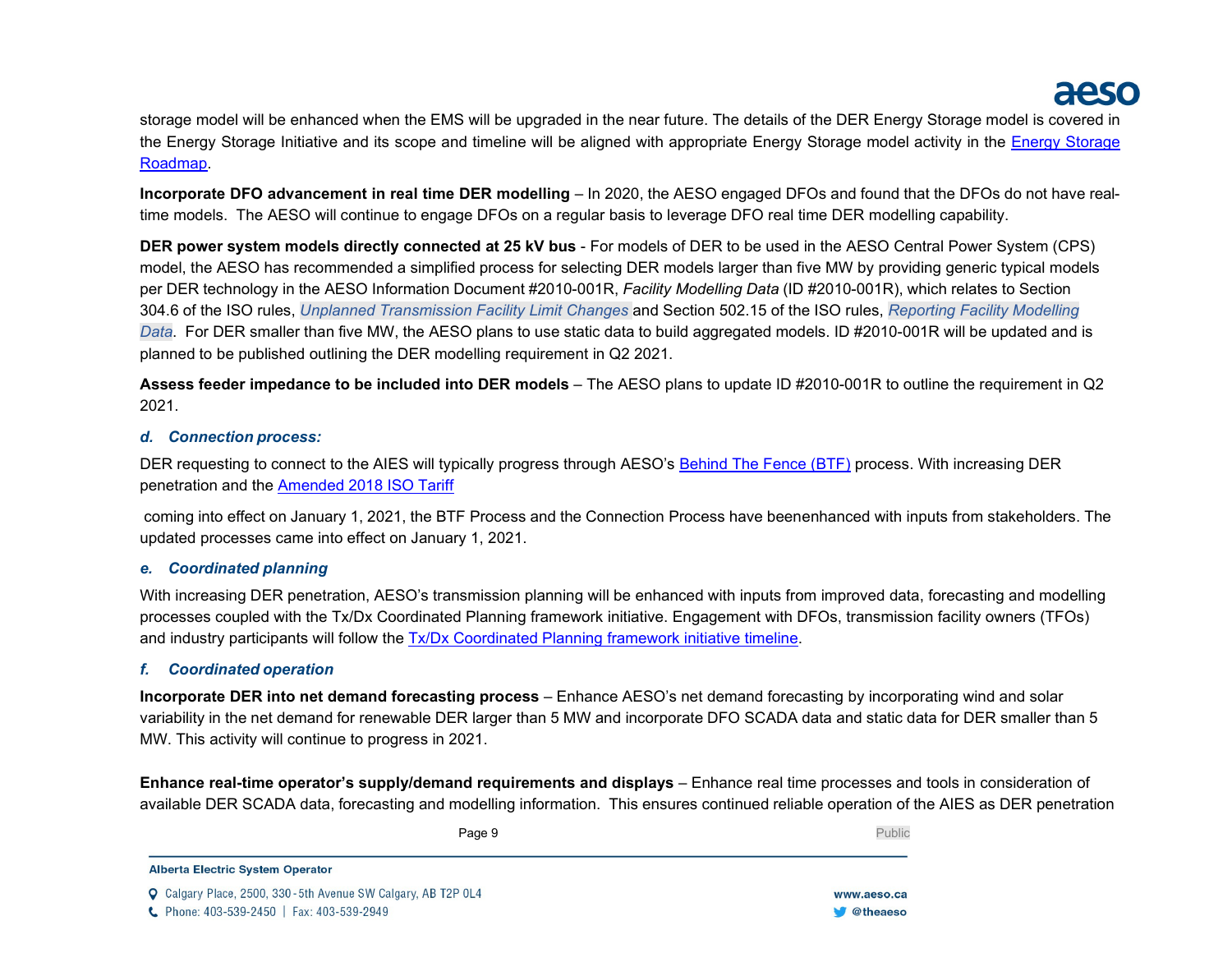continues to increase.



Page 10 Public Public

### Alberta Electric System Operator

Q Calgary Place, 2500, 330-5th Avenue SW Calgary, AB T2P 0L4 C Phone: 403-539-2450 | Fax: 403-539-2949

www.aeso.ca **V** @theaeso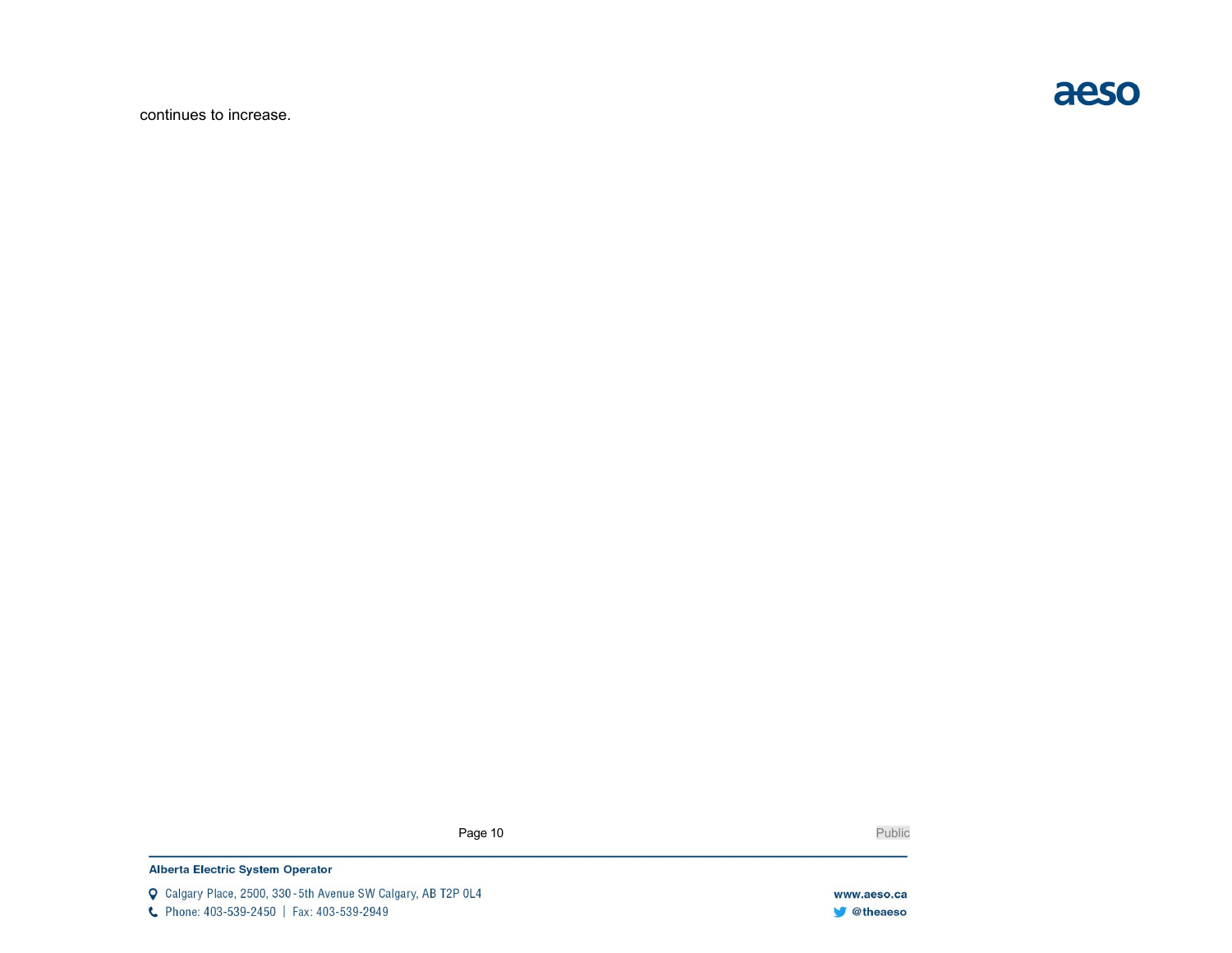# *g. Technical interconnection*

As more DER are connecting and supplying energy, they may impact the reliability of the AIES. The AESO explored appropriate technical interconnection recommendations with input from DFOs and TFOs via the DER Technical Performance Exploration Group (TPEG). Based on feedback received from TPEG, the AESO plans to publish, in 2021, a series of technical assessment papers to identify the AESO's recommended implementation approaches to address various technical aspects of integrating DERs. Based on a prioritization exercise completed by the AESO in Q1 2021, The remainder of these DER technical interconnection recommendations and other DER implementation activities will continue to progress to completion through 2021 and 2022.

**Voltage and frequency ride-through requirement**: AESO, DFOs and TFOs had exploratory discussions relating to frequency and voltage ride-through capability criteria. An assessment paper on the topic is planned to be published in Q1/Q2 2021.

**Under Frequency Load Shedding (UFLS) coordination:** The AESO has completed an assessment of current DER impact on Alberta Underfrequency Load Shedding (UFLS) program. The outcome of this assessment was presented at the Feb. 23, 2021 DER [Stakeholder](https://www.aeso.ca/assets/Uploads/PRESENTATION-DER-Roadmap-Stakeholder-Session-FINAL-17FEB2021.pdf) [Engagement](https://www.aeso.ca/assets/Uploads/PRESENTATION-DER-Roadmap-Stakeholder-Session-FINAL-17FEB2021.pdf) Session.

**Transmission Protection and Control coordination:** AESO, DFOs and TFOs had exploratory discussion relating to Transmission Protection and Control coordination as well as effective grounding and TOV/TRV with increasing DER. Assessment papers on the topics are planned to be published in 2021.

**Islanding/Anti-islanding, and Restoration coordination:** AESO, DFOs and TFOs had exploratory discussion relating to Islanding/Antiisland and Restoration coordination. An Anti-Islanding screening and study guideline is planned to be published in 2021.

**Commissioning and Testing requirement:** Once AESO's assessment for commissioning and testing requirements are finalized; AESO's recommendation will be explored with DFOs and TFOs in 2021.

**Cybersecurity requirements:** The AESO and DFOs will have exploratory discussion whether a foundational cybersecurity guideline would be beneficial for transferring DER SCADA data to the AESO in 2021.

# *3. Market*

This activity is designed to facilitate DER integration and access to the energy and ancillary services markets by removing unnecessary barriers and ensuring a fair, efficient, and openly competitive (FEOC) market. The AESO intends to review and update any ISO rule changes (if recommended) to foster investor understanding of market expectations and aid them when making future decisions. *Please refer to the 2021 Market Related [Initiative](https://www.aeso.ca/assets/Uploads/2021-2022-Market-Related-Initiatives-Plan-FINAL.pdf) Plan for more details.*

**W** @theaeso

| Page 11                                                               | Public      |
|-----------------------------------------------------------------------|-------------|
| <b>Alberta Electric System Operator</b>                               |             |
| <b>Q</b> Calgary Place, 2500, 330 - 5th Avenue SW Calgary, AB T2P 0L4 | www.aeso.ca |

C Phone: 403-539-2450 | Fax: 403-539-2949